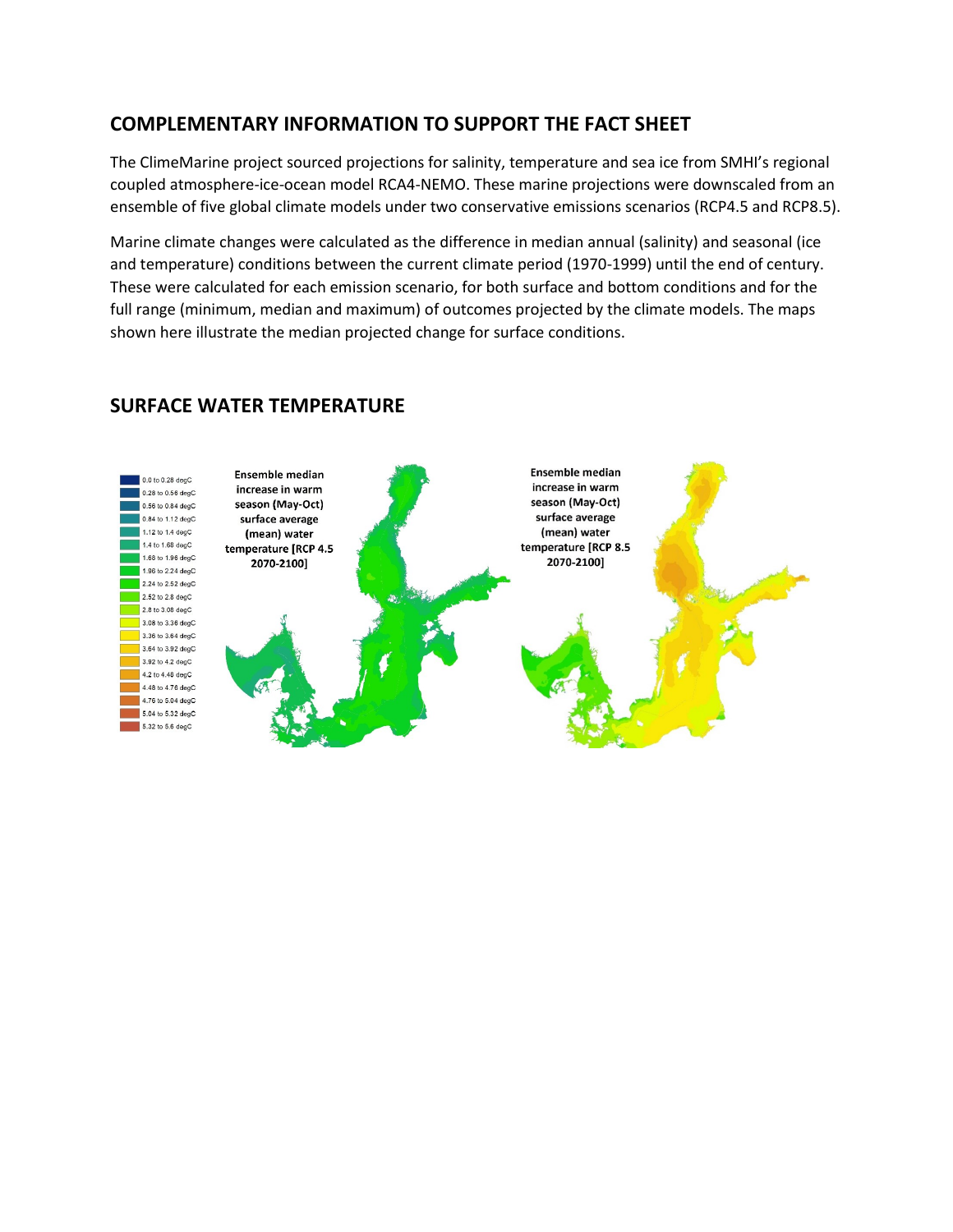#### **SURFACE SALINITY**



## **ICE COVER**



### **UNCERTAINTIES**

Uncertainty measures the range of possible outcomes in economics, politics and climate science. We know that temperature is rising. How much it is rising until 2100 comes with some uncertainty. That depends on future fossil fuel consumption (RCP scenarios) and on limited and improving knowledge about the climate system. A large uncertainty is a very strong impetus to do something about it. Large uncertainty includes the risk of large changes. ClimeMarine shows the uncertainty in projections as two distinct scenarios and as a range of climate change in the year 2100 from minimum, median, and